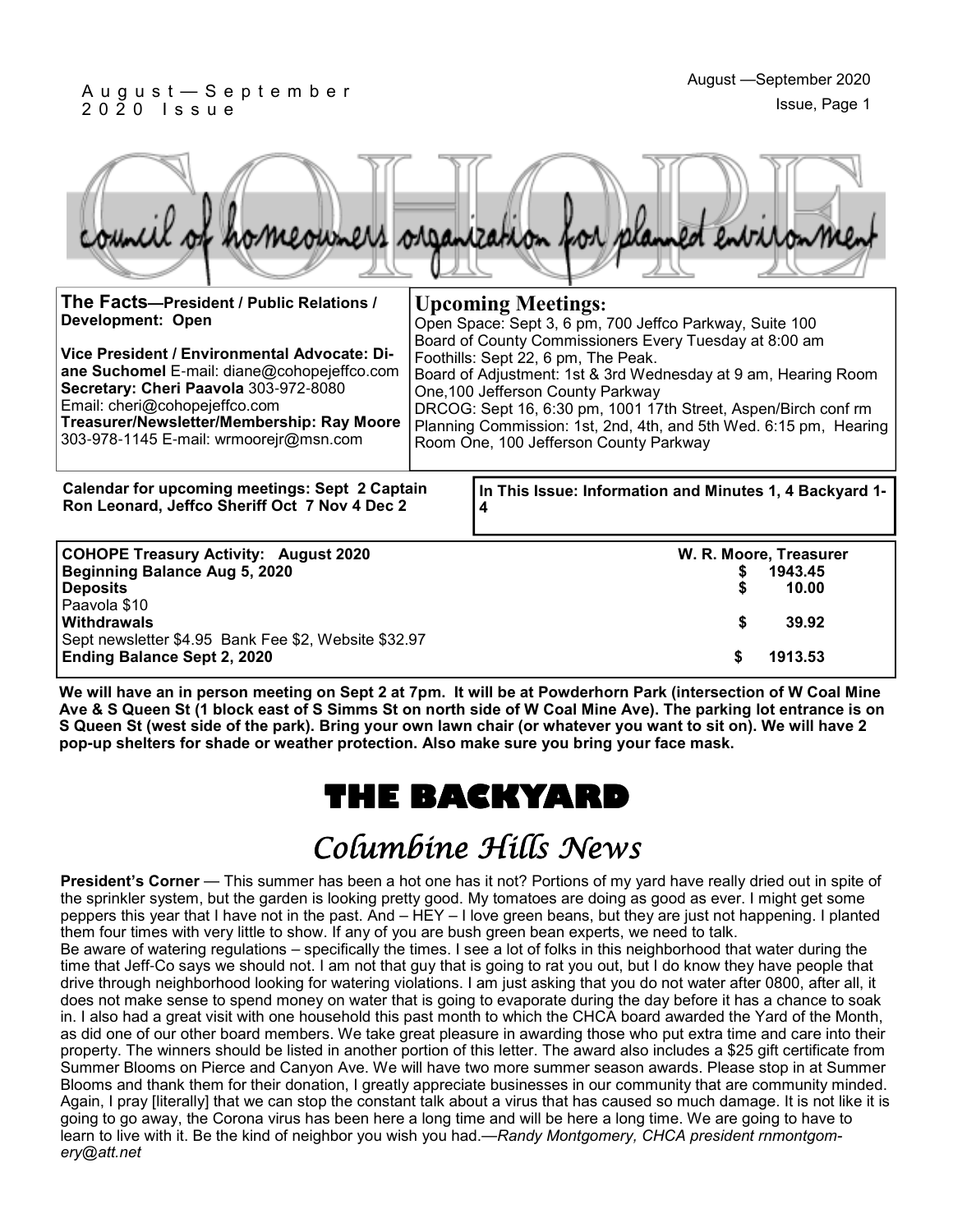August —September 2020

*From* **June CHCA Meeting 2020** Meeting called to order by President at: 7:02 p.m. Officers present: Randy Board members present: Jodi, Nick, Michelle, Don, Steve, Jenn, Kelly, Galen and David Community members present: None **New business:** Winners for yard of the month, putting up signs and gift cards. Add thank you to Boots on the Ground in Aug newsletter. CHCA website renewal payment. Discussion about adding fall dumpster day in September. Status on memberships/ dues. Budget for future events. 25% of Columbine Hills residents are paying the \$25 annual membership. Talks of a film night in Columbine Park in Fall (Pending because of Covid19 status). Platte Canyon water offer to give presentation. Food bags drop off for food pantry donations. Retirement home pen pal request **Old business:** Update on community garage sale in July. Results on summer dumpster day event. Continue to

find help to support, Neighbors helping Neighbors. Meeting adjourned at 7:51 p.m.

# **Columbine Knolls South II Review**

*From* **President's Corner—** I hope everybody is having a good summer in-light-of the Covid-19 situation. I've talked to many of our residents with children that are running low on ideas and activities to keep their children engaged, so my hat goes off to you for being patient and resourceful! I saw a tweet that sums it up for me. "My kids are stressed that they don't know how they are going to cope with only getting 2 snacks before lunch when they are back in school compared to the 200 snacks I'm preparing for them now!" Anyway, on to community news.

**COMMUNITY EVENTS:** Unfortunately, Covid-19 continues to impact our community events. Jennifer Blake provided the following information: Community Garage Sale - the decision has been made to cancel the Community Garage Sale for 2020. The Movie in the Park event scheduled for August is still being evaluated and hopefully a decision will be announced on the website and Nextdoor by the end of July. This event is held on the Coronado school grounds so we are working with Coronado/Jeffco to determine if the event will be permissible and what safety measures may be required. The Large Item Pickup was a huge success. Waste Management reported that homeowners did a fabulous job of bundling branches and placing only "accepted" items out for pickup.

**COMMUNITY PROJECTS** S Yukon Way Entrance Cleanup - We discovered during the annual cleanup that the pine trees are in serious need of professional cleanup. I am happy to report that this work is now complete. What a huge improvement in my opinion!

Park Light Project – Nothing new to report from last month's post. Foothills Parks & Recreation (FP&R) told us that due to Covid-19 and related issues that their consideration of installing the park light would not be entertained until 2021. That said, Elizabeth Nelson-Hulsey and I will keep in touch with our contact at (FP&R) and report any new information.

**SAFETY & PROTECTION OF PROPERTY** I bring up the topics discussed below only in the context of our safety, the safety of our kids and pets, and the protection of our property. We've seen several reports on Nextdoor and elsewhere of wild animal sightings in our neighborhood. Of note was the bear sighting by several of our neighbors. While a bear sighting is rare, exciting and a bit scary, it got me thinking about the wildlife issue in general. Why do we see an occasional bear or mountain lion? The primary reason is they are looking for food. If I'm a bear, raccoon or mountain lion, I love Tuesday nights in the CKSII community when most of us set out our trash for the Wednesday pickup. It's dark, not much human activity, perfect! I don't want to overreact to a very rare occurrence, but one idea would be to put your trash out on Wednesday morning rather than Tuesday evening. Again, I'm less worried about myself, but I do worry about our children and pets if we're doing things that may be contributing to the issue.

That leads me to my last topic about wildlife. That is feeding wildlife. Please don't do it! According to an article from Paws.org, "Many people enjoy feeding wildlife because it allows them to have close contact with the animals, or because they believe they are helping the animals survive. While seeing wild animals up close can be enjoyable, providing wild animals with a steady, human-supplied food source nearly always leads to problems for both the animals and humans." There are many good reasons not to feed wildlife including: When young wild animals are taught to depend on a humanprovided food source, they may not fully develop essential foraging skills. Wild animals who are used to being fed by humans commonly lose their fear of people. The food humans usually feed to wild animals is not nutritionally complete, and it can cause serious health problems for the animals, especially when they are young and still developing. A constant, human-provided food source may attract many more wild animals to the area than would normally be found there. Who doesn't like a free meal? When food is readily available, animals will gather in abnormally large numbers. This means that if one animal in the group has an illness or disease, it can spread throughout the group. Reproduction rates may also be affected when an artificial food source is readily available. Wildlife centers and animal control departments commonly receive phone calls from people whose neighbors have been feeding wild animals. Often, the wild animals have become an incredible nuisance and the caller wants to kill or remove them. Many people do not think about the neighborhood impact when they start feeding wildlife. Wild animals do not usually discriminate between one person and another, and will often start pestering neighbors. The animals may also cause damage to homes and property because they expect to be fed and have lost their fear of people. The best thing you can do to care for the wild animals on your property is to give them habitat, not handouts. You can find this informative article by following this link: https://

www.paws.org/resources/feeding-wildlife/ With that, I conclude my August posting. Everybody please stay safe. I'll talk to you next month! —*Tom Schicktanz, President CKSII HOA*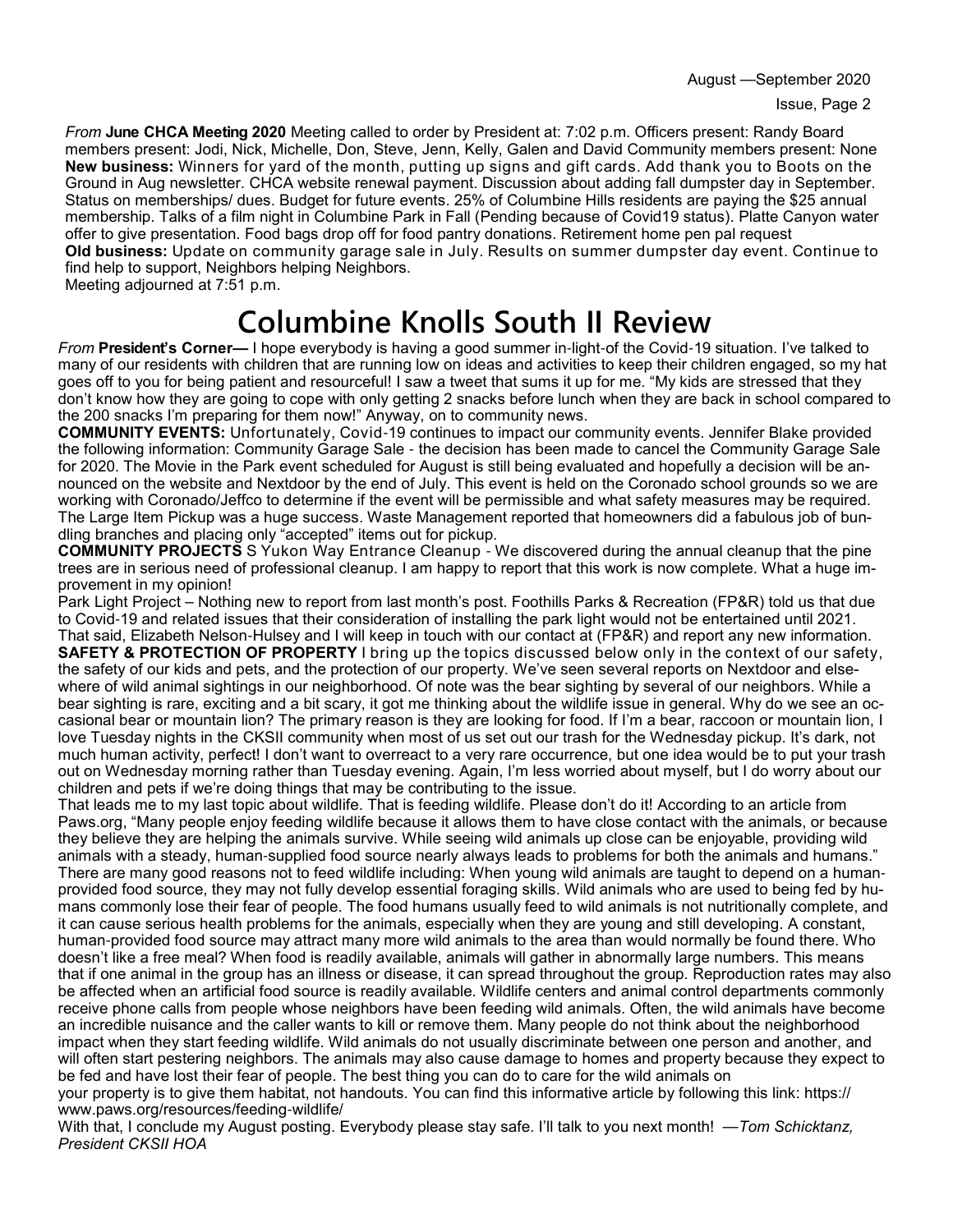### Columbine West Civic Association Newsletter

*From* **A Moment With The Board** Why is the monthly meeting still being offered on Zoom? Great question. It allows members to participate and not worry about social distancing issues. The Zoom platform allows us to achieve a quorum of members to vote on any business action items. We are able to audio tape the meetings which benefits the Sec for Minute Recording. No need to worry about unpredictable weather for those Summer meetings usually held at the park. The group has felt very comfortable using the platform and been able to welcome guests to join in the conversation at their leisure. Check out the article concerning the use of ZOOM each month and how you too can join in the conversation. This year at Dumpster Day we partnered with Kim, Boots on the Ground, who collected our metal recycling. She was able to collect 5,220 lbs of scrap with the proceeds being used to send care packages to our Troops. This partnership saw a savings of \$500 for CWCA, which is the normal cost of having a roll-off delivered for the event. Way to go Columbine West. Kim also participated with Columbine Hills during their metal round up, with great success. The most recent update from National Night Out is that the event has been rescheduled to the first Tuesday in October. At this time CWCA is uncertain if we have enough volunteer hands to participate. If you would like to join the efforts or have questions or any suggestion of ideas feel free to email CWCAtalk@gmail.com. Residents are encouraged to attend any monthly meeting the next one is August 11th, 7:00 p.m., meeting on ZOOM teleconference platform

### The Leawood Rapporter

*From* **Leawood Metropolitan Recreation and Park District Minutes July 8, 2020** The meeting was called to order at 6:37 p.m. by President Debby Baker. Members present: Steve Wall/Vice President, Donna Snyder/Treasurer, Ike Nelson/Secretary, Wade Hancey/Special Projects and Dave Padilla/Parks Manager. Residents present: Dave Grove. **Public Comment/Correspondence** Dave Grove: Attended because of interest in learning about the Board process.

LCA: Wants to remove old grill from Leawood Pavilion storage. The LCA Board approved the request from Park Board to share the Leawood Neighbors website. Debby will research further.

Tom Arnold: Submitted 5 items (4 in Raccoon, 1 in Weaver) that he thought needs attention. Some have already been addressed and Dave will research the others.

Anita Mattson: Reported a sprinkler control box leak in T-Tact. Dave will take care of.

Alisa Long: Reported that someone was damaging playground equipment at Leawood Park. Dave will research further. **Treasurer's Report** – Donna transferred money from Lottery funds to help pay for new playground equipment in Weaver, backflow and cage. Donna presented the Treasurer's report. Invoices for the month include United Site Services, Weston, Denver Water, Waste Management, Xcel, doggie bag vendor, Dave's invoice and reimbursement to petty cash. Parks Manager Report – Irrigation tests and mowing was done in all parks. Doggie bags were checked and replenished as needed. Leawood Park: Repaired broken line in zone 23. Repaired lateral broken line in Zone 3. Weaver Park: Urban Drainage removed two trees along the creek. Changed out solenoid in zone 17. Trimmed trees along parkway. Changed out irrigation clock. Play area is complete with only one punch-list item remaining. Raccoon Park: Removed downed branches. Removed downed tree along the path. Urban Drainage removed debris blocking the flow of the creek. Trimmed tree near east entrance. Changed out irrigation sprinkler head. Pulled weeds and suckers in Xeriscape. T-Track: Repaired broken line.

**OLD BUSINESS –** Lease/use of fields – Steve reported that he had a few people inquire. He will follow up with interested parties. District Web site – LCA has agreed to partner with the Board on LeawoodNeighbors.com. Debby will research how the current design can be changed to give two separate entry points on the landing page.

Volleyball Field – Mike Shaw submitted a concept plan to change the volleyball field. After discussion, the Board agreed to continue research and will consider the possibility for this project in the future, depending on resources and future revenue streams. The Board thanks Mike Shaw for his work and willingness to work with the Board on this project. Miracle equipment feedback – Miracle has requested feedback from the Board regarding the new play area in Weaver Park. The Board agreed that we are very pleased with the new equipment and will provide a positive response. The meeting was adjourned at 8:20 p.m. — *Ike Nelson, Secretary* 

*From* **Leawood Civic Association Minutes of July 7, 2020** Present: Paul O'Connor, Chip Langowski, Laurie Selander, Mike Major, Gina Severino, Nancy Bock, Betsy Major, Diane Wall. The board approved the motion that the Leawood Metropolitan Recreation and Park District (Park Board) will be using our website. The board decided to bring out the old BBQ in the pavilion shed and give it away or take it in for scrap. It has not been used in many years. Diane will oversee this. The board continues to use the pavilion for storage and will now ask a Park Board member to unlock it for us when we need to retrieve any of our items.

Treasurer's Report was presented by Mike Major and is printed in the Rapporter. In the transfer of authorization from Mike Karbach to Mike Major the credit card was not sent to Mike Major. He was not able to pay Colorado Lasertype the monthly fee for the Rapporter. That should be finished this month and Mike Major will pay two months to get us back on track. Mike wanted to know if the board would like a different design for the accounting of our funds. The board decided that the current one is clear. The board will discuss the line item budget needs in September so we all can plan for spending throughout each year. Mike Major asked about the billing to the Park Board for their part in the Rapporter